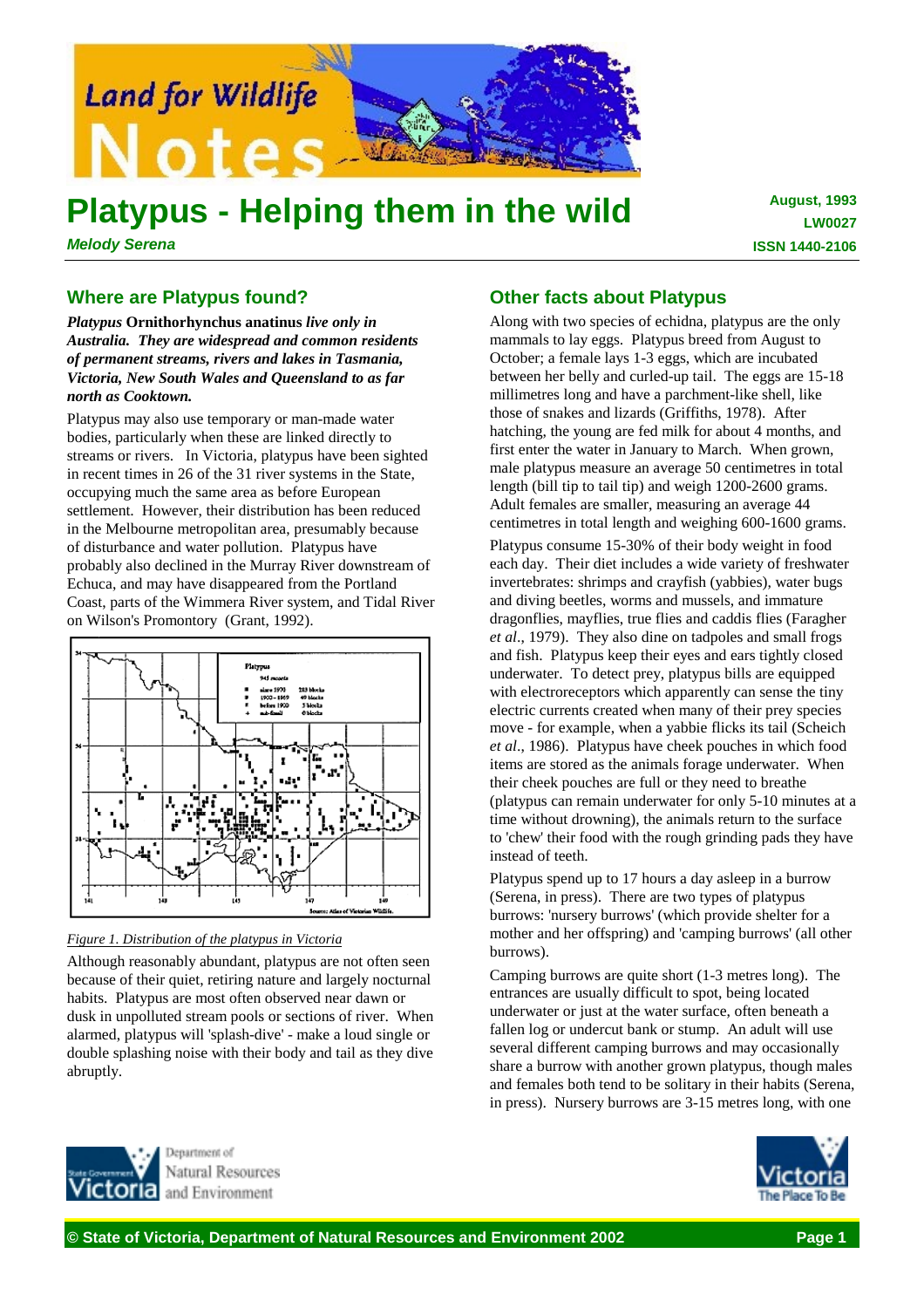or more oval entrances located well above the waterline. It may be that nursery burrows are placed relatively high up along a bank in order to help protect young platypus from drowning in floods. Platypus have strong claws on their front feet and are well suited to digging - it has been calculated that the animals can complete one metre of tunnel in about two hours.

The home ranges of adult female platypus overlap those of other grown females as well as males, so several different individuals may occupy a given stretch of stream or river. For example, surveys conducted over a four year period indicated that 3-5 platypus typically made use of any given point along a relatively small stream in the Yarra Valley (Badger Creek). Adult males were recorded to move more than 6 kilometres along this stream in a single night, while females travelled up to nearly 2 kilometres in a night.

Information on the sex and age of platypus can be gained by examining the appearance of a spur located on the inner ankle of the hind foot. From the time they leave the nursery burrow, young male platypus are equipped with conspicuous cone-shaped spurs, about 1 cm long. Initially the spurs are covered in a white chalky layer, which chips away entirely by the age of about 9 months to reveal the curved, amber-coloured true spur. Young female platypus have tiny (1-2 millimetres long) white or brown spurs, which are shed by the age of about 8-10 months, leaving only a small pit to mark the spot (Grant, 1989). Male spurs are hollow and connected to a poison gland in the thigh. The glands start producing poison when males become mature (at the age of two years) and produce the greatest amount of poison during the breeding season. It is therefore believed that males use their spurs as weapons when competing for breeding territories or females. People who are spurred when handling an angry or frightened male platypus typically experience severe pain and swelling, although the poison is not considered to be life-threatening to humans.

#### **Threats to platypus**

Platypus have been recorded to live to the age of at least 13 years in the wild, though most individuals die at a much younger age. Some mortality may result from flooding, although floods can also benefit platypus by expanding the size of the area available to the animals for foraging. Severe drought probably kills many individuals, by eliminating their habitat and increasing their vulnerability to predators as water levels drop.

Animals that are known or believed to kill platypus include foxes, domestic dogs and cats, goannas, Murray cod, carpet pythons and wedge-tailed eagles (Grant, 1989; *Land for Wildlife News*, 1991). It has also been suggested that predation by crocodiles may contribute to the lack of platypus on Cape York Peninsula, Queensland. Platypus are very susceptible to drowning in some types of fishing nets, including weighted gill nets and completely submerged drum and fyke nets (unless the latter are fitted with mesh exclusion panels). Platypus may also suffer severe injuries or die as the result of encounters with

rubbish and litter dumped by humans (*Land for Wildlife News*, 1992). For example, one unfortunate platypus found dying on the banks of Lake Learmonth (near Ballarat) had a loop of nylon fishing line caught around his body - the line had gradually sawn through the animal's muscle and ribs, opening up the lung cavity. Another platypus was recently found starving near Benalla with a section of PVC pipe caught around her neck. Besides interfering with feeding, the rough edges of the pipe had caused deep lacerations where they rubbed against the animal's body. Chemical pollutants that enter freshwater systems through runoff from storm water drains or nearby land - such as oils, paints, solvents, and pesticides - can harm platypus by fouling their fur or poisoning the small animals on which they feed.

### **What you can do to help platypus**

- 1. Help to build awareness of the fact that platypus are likely to be living in local streams and stream-fed lakes. Platypus are sometimes observed even in highly disturbed water bodies, such as the metropolitan section of the Yarra River. It is important that people realise that their actions can have a real impact, for better or worse, on the long-term survival of platypus populations in their area.
- 2. Whenever possible, retain logs, stumps and snags that occur in and along water courses. These provide good sites for platypus burrows and important habitat for the small aquatic invertebrates eaten by platypus. Deep pools (including those that form at creek and river bends) and backwaters are also important places for platypus to find food. Man-made ponds are most likely to be used by platypus if there is a suitable channel (holding at least a few centimetres of water) linking the pond to the nearest natural water body.
- 3. Work to maintain and improve the quality of native vegetation growing along water courses. In Victoria, it has been estimated that streamside vegetation is in poor condition along 65% of the length of streams in cleared areas. Over 25,000 kilometres of stream courses are either actively gullying or vulnerable to erosion because of soil compaction and loss of vegetation cover (*Land for Wildlife Note* 10).
- 4. Although platypus are basically aquatic animals, they require stable banks for secure burrow sites. In addition, erosion and consequent siltation can reduce or eliminate the platypus food supply when populations of smaller freshwater organisms decline. Streamside vegetation is also vital to platypus in providing protective cover from predators. To improve the quality of habitat along water courses, limit stock access with fencing, encourage native plants to regenerate, control weeds, and encourage a layer of ground litter to develop (*Land for Wildlife Note* 8). Besides helping platypus and many other wildlife species, such activities will improve water quality, reduce flooding and benefit recreational fishing (*Land for Wildlife Note* 3).